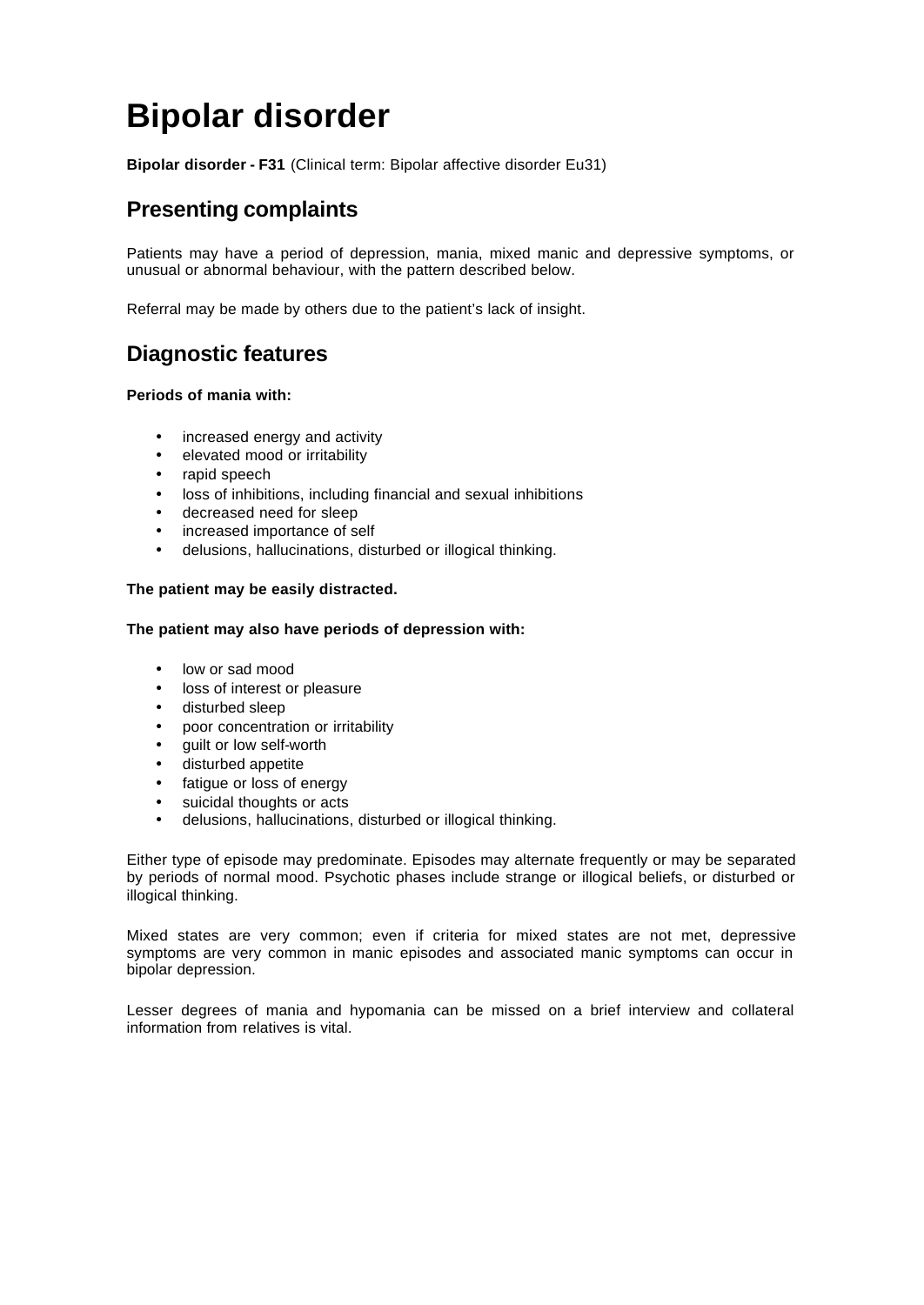# **Differential diagnosis**

- Alcohol misuse F10 or Drug use disorder F11# can cause similar symptoms.
- Chronic psychotic disorders F20# (psychotic subtype, schizoaffective disorder or schizophrenia) or major Depression - F32#, especially where psychotic symptoms are present.

# **Essential information for patient and family**

- Unexplained changes in mood and behaviour can be symptoms of an illness.
- Effective treatments are available. Long-term treatment can help prevent future episodes.
- If left untreated, manic episodes may become disruptive or dangerous. Manic episodes often lead to loss of job, legal problems, financial problems or high-risk sexual behaviour. When the first, milder symptoms of mania or hypomania occur, referral is often indicated and the patient should be encouraged to see their GP straight away.
- Inform patients who are on lithium of the signs of lithium toxicity (see Medication) (see Lithium toxicity)
- Manic symptoms can be followed by depressive symptoms; the patient's GP should be informed of major changes in the patient's mood and the occurrence of suicidal ideas.

## **General management and advice to patient and family**

(See What is bipolar disorder?)

- Remain optimistic and emphasize the patient's strengths and abilities rather than deficits.
- In acute manic or depressive episodes, refer urgently to secondary care.
- During depression, assess risk of suicide. (Has the patient frequently thought of death or dying? Does the patient have a specific suicide plan? Have they made serious suicide attempts in the past? Can the patient be sure not to act on suicidal ideas?) Ask about risk of harm to others. (see Depression - F32# and Self-harm).
- During manic periods:
	- avoid confrontation unless necessary to prevent harmful or dangerous acts
	- advise caution about impulsive or dangerous behaviour
	- close observation by family members is often needed

- if agitation or disruptive behaviour are severe, hospitalization may be required - suicide is not unknown, especially in mixed states. Identify early warning signs with the patient and family

- During depressed periods, consult management guidelines for depression (see Depression - F32#).
- Describe illness and possible future treatments.
- Encourage the family to consult, even if the patient is reluctant.
- Women with bipolar disorder who are planning pregnancy or to become pregnant should seek early advice about control and prevention of the illness and use of medication anteand postnatally. The risk of relapse is high postnatally. Specialist advice is indicated.
- Work with patient and family to identify early warning symptoms of mood swings, in order to avoid major relapse.
- The treatment plan should include recognition of early warning signs and the agreed management of crises should be clearly recorded in the medical records; a copy of the plan should be given to the patient, and with the patient's permission, to the family/carers.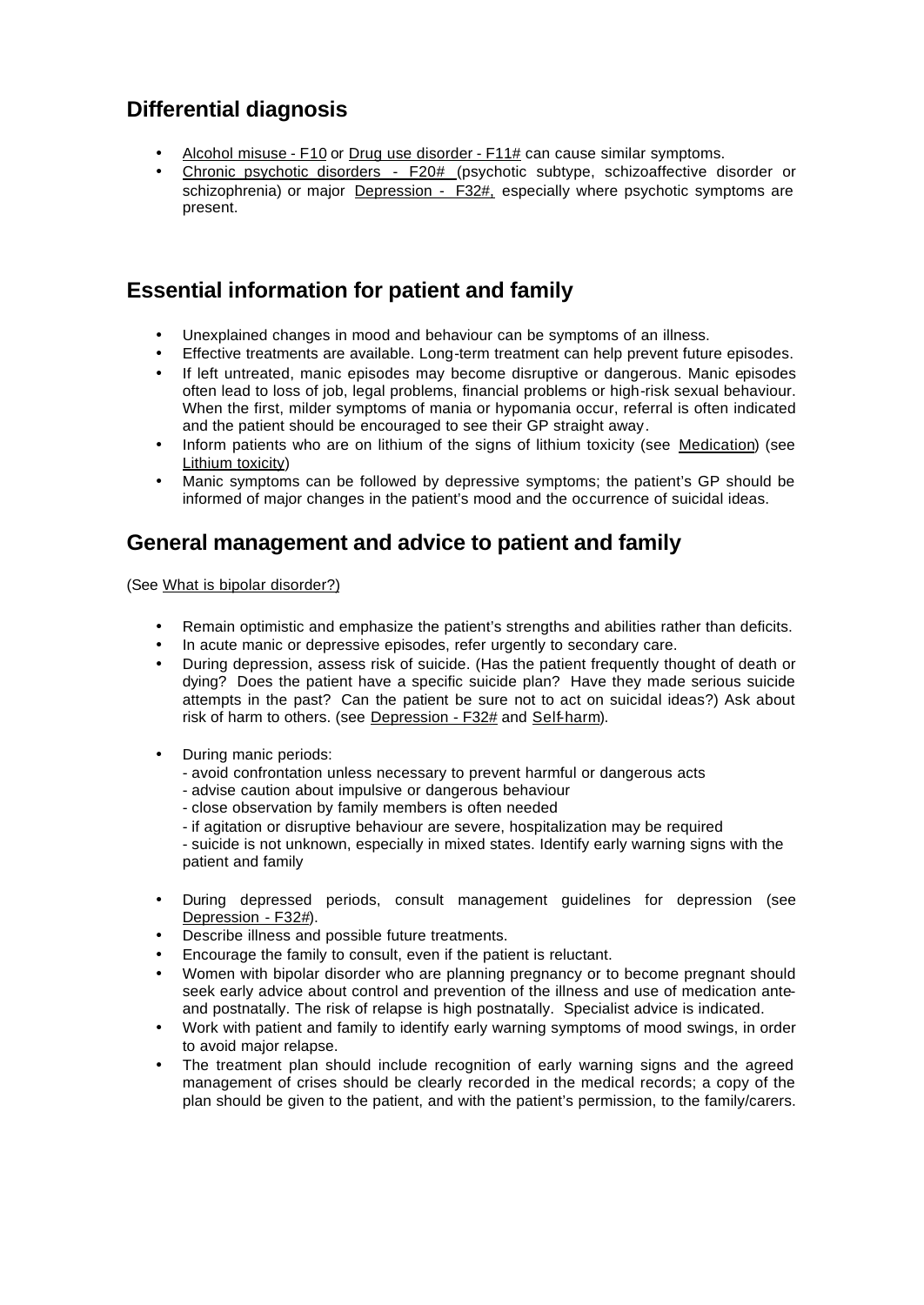- For patients able to identify early symptoms of a forthcoming `high' (sleep disturbance is the most important warning sign for mania), advise:
	- planning for a good night's sleep
	- avoid taking major decisions
	- taking steps to limit capacity to spend money (eg give credit cards to a friend)
	- avoiding stimulating or stressful situations (eg parties) (ref 32)
- Therapeutic alliances build on respect and feeling valued; encourage the patient to build relationships with key members of the practice team, eg by seeing the same doctor or nurse at each appointment. Use the relationship to discuss the treatment plan, including medication.
- DVLA must be notified in all cases. Advise patient to inform DVLA: driving should cease during the acute illness (cars and motorbikes) and until patient has been stable and well for at least 3 years with insight into their condition (LGV/PSV driver) (ref 3)
- Cognitive behavioural therapy may be of benefit in relapse prevention of mania and the treatment of depressive episodes.

#### **References**

**3** Driver and Vehicle Licensing Agency. At a Glance Guide to Medical Aspects of Fitness to Drive. URL http://www.dvla.gov.uk. Further information is available from The Senior Medical Adviser, DVLA, Driver Medical Unit, Longview Road, Morriston, Swansea SA99 ITU, Wales.

**32** Manic Depression Fellowship. Inside Out: A Guide to Self-Management of Manic Depression. London, 1995. Available from the Manic Depression Fellowship, 8-10 High Street, Kingston-upon-Thames, London KT1 1EY, UK. This advice is based on self-management training, 7-12 sessions of which have been shown to increase time between manic episodes. See Perry A, Tarrier N, Morris R et al. Randomised control trial of efficacy of teaching patients with bipolar disorder to identify early symptoms of relapse and obtain treatment. Br Med J 1999, 318: 149-152. (BII) Teaching patients to recognise early symptoms of manic relapse and seek early treatment is associated with important clinical improvements in time to first manic relapse, social functioning, and employment.

## **Medication**

- If the patient displays psychotic symptoms, increasing agitation, excitement or disruptive behaviour, antipsychotic medication may be needed initially (ref 33) (BNF section 4.2.) Antipsychotic medication has a specific antimanic action. The doses should be the lowest possible for the relief of symptoms (ref 34). If antipsychotic medication causes acute dystonic reactions (eg muscle spasms) or marked extrapyramidal symptoms (eg stiffness or tremors), antiparkinsonian medication (BNF section 4.9), eg procyclidine, 5 mg orally up to three times a day, may be helpful. Routine use is not necessary. Atypical antipsychotics, eg olanzapine, are now widely used and usually obviate the need for antiparkinsonian medication.
- Benzodiazepines may also be used in the short term with or without antipsychotic medication and mood stabilizers to control acute agitation (ref 35) (BNF section 4.1.2) and re-establish a normal sleep pattern. Examples include diazepam (5-10 mg up to four times a day) or lorazepam (1-2 mg up to four times a day). If required, diazepam can be given rectally, or lorazepam IM (although it must be kept refrigerated).
- Lithium can help relieve mania (ref 36) and depression (ref 37) and can prevent episodes from recurring (ref .38,39). One usually commences or stops taking lithium only with specialist advice. Some GPs are confident about restarting lithium treatment after a relapse. Alternative mood-stabilizing medications include carbamazepine and sodium valproate (ref 40).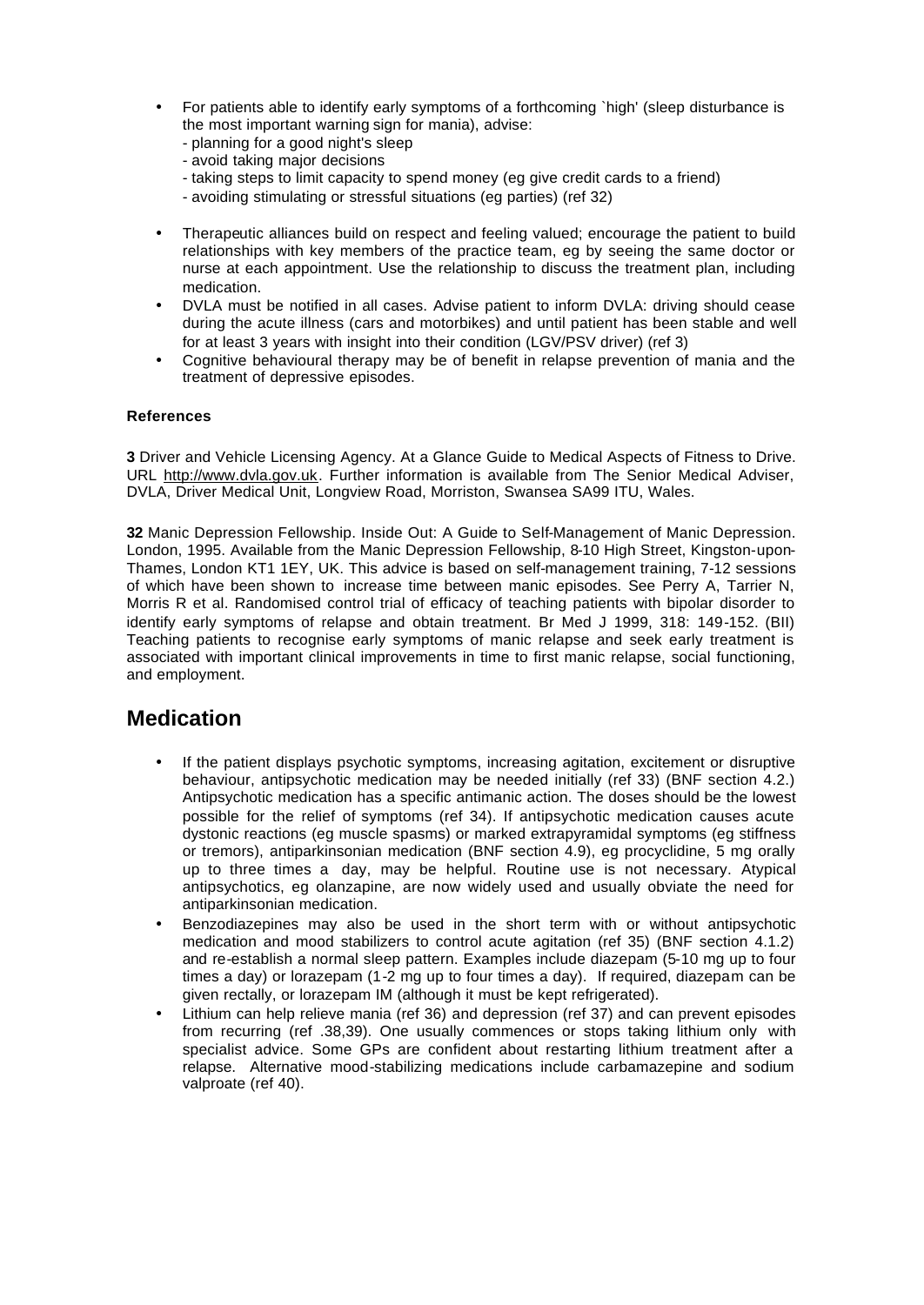If lithium is prescribed:

- it takes several days to show effects and is probably slower to act than the antipsychotics - there should be a clear agreement between the referring GP and the specialist as to who is monitoring lithium treatment. Lithium monitoring is ideally carried out using an agreed protocol. If carried out in primary care, monitoring should be done by a suitably trained person.
- levels of lithium in the blood should be measured frequently, when adjusting the dose, and every three months in stable patients, 10-14 hours post-dose (desired blood level is 0.4-1.0 mmol/L [BNF section 4.2.3]; locally recommended levels may vary slightly. **If blood levels are >1.5 mmo/L or there is diarrhoea and vomiting, stop the lithium immediately**. If there are other signs of lithium toxicity (eg tremors, diarrhoea, vomiting, nausea or confusion) stop lithium and check blood level. Renal and thyroid function should be checked every 2-3 months when adjusting the dose, and every 12 months in stable patients (ref 41).
- Never stop lithium abruptly (except in the presence of toxicity) relapse rates are twice as high under these conditions (ref.39,42). Lithium should be continued for at least six months after symptoms resolve (longer-term use is usually necessary to prevent recurrences). Lithium should be tapered off over at least four weeks, and rebound mania is substantially reduced if the patient is co-prescribed an atypical antipsychotic.
- Antidepressant medication is often needed during phases of depression but can precipitate mania when used alone (see Depression - F32#). If the patient becomes hypomanic, stop the antidepressant.

#### **References**

**33** Chou JC-Y. Recent advances in treatment of acute mania. J Clin Psychopharm 1991, 11: 3- 21. (BII) Antipsychotics are effective in mania, and they appear to have a more rapid effect than lithium.

**34** Rifkin A, Doddi S, Karajgi B et al. Dosage of haloperidol for mania. Br J Psychiatry 1994, 165: 113-116. (BII) Doses of haloperidol over 10 mg a day in management of mania confer no benefit.

**35** American Psychiatric Association. Practice Guidelines: Bipolar Disorder. Washington, DC, 1996. (AII) Four randomized control trials show that benzodiazepines are effective, in place of, or in conjunction with, a neuroleptic in sedating acutely agitated, manic patients.

**36a** Cookson J. Lithium: balancing risks and benefits. Br J Psychiatry 1997, 171: 113-119. (BIII)

**36b** Dali I. Mania. Lancet 1997, 349: 1157-1160.

**36c** Bowden C, Brugger A, Swann A et al. Efficacy of divolproex versus lithium and placebo in the treatment of mania. The Depakote Mania Study Group. JAMA 1994, 271: 918-924. (CII) This is a randomized controlled trial. Lithium is as effective as valproate and more effective than placebo.

**36d** A Cochrane Review will soon be available: Bhagwagar Z, Goodwin G, Geddes J. Lithium for acute mania (Protocol for a Cochrane Review). In: The Cochrane Library, Issue 2, 2003. Oxford: Update Software.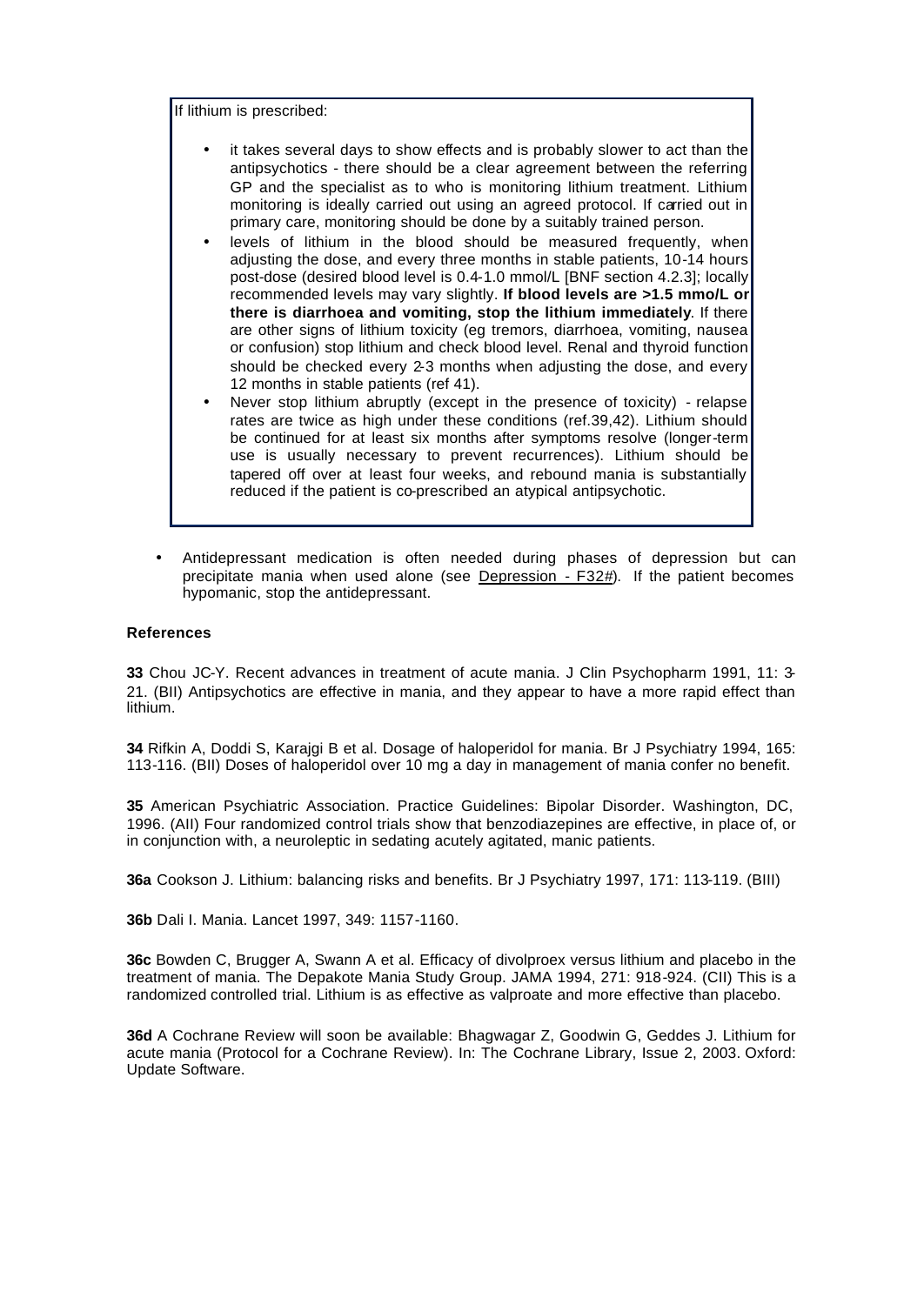**37a** Zornberg G, Pope H Jr. Treatment of depression in bipolar disorder: new directions for research. J Clin Psychopharmacol 1993, 13: 397-408. (BIII) A review of nine controlled studies shows a high response rate to lithium for acute bipolar depression. Response may take six to eight weeks to become evident, however.

**37b** A Cochrane Review will soon be available. Gijsman HJ, Rendell J, Geddes J, Nolen WA, Goodwin GM. Antidepressants for bipolar depression (Protocol for a Cochrane Review). In: The Cochrane Library, Issue 2, 2003. Oxford: Update Software.

**37c** A Cochrane Review will soon be available. Bhagwagar Z, Goodwin G and Geddes J. Lithium for bipolar depression (Protocol for a Cochrane Review). In: The Cochrane Library, Issue 2, 2003. Oxford: Update Software.

**38a** Goodwin G. Lithium revisited: a re-examination of the placebo-controlled trials of lithium prophylaxis in manic-depressive disorder. Br J Psychiatry 1995, 167: 573-574. (BIII) Trials show prophylactic use of lithium to be effective, although most trials have had methodological flaws.

**38b** Berghofer A, Kossmann B, Muller-Oerlinghausen B. Course of illness and pattern of recurrence in patients with affective disorders during long-term lithium prophylaxis: a retrospective analysis over 15 years. Acta Psychiatr Scand 1996, 93: 349-354. The prophylactic effect of lithium can be maintained over at least 10 years.

**39** Burgess S, Geddes J, Hawton K, Townsend E, Jamieson K, Goodwin G. Lithium or maintenance treatment of mood disorders (Cochrane Review). In: The Cochrane Library, Issue 1, 2003. Oxford: Update Software. (A1) Nine studies were analysed. Lithium was more effective than placebo in preventing relapse in bipolar disorder. Caution should be exercised in abruptly stopping lithium therapy in patients who have been taking it successfully for some time, because of the high risk of relapse.

**40** Macritchie K, Geddes J, Scott J et al. Valproate for acute mood episodes in bipolar disorder (Cochrane Review). In: The Cochrane Library, Issue I. Oxford: Update Software, 2003. (A1) Ten studies were analysed. No significant difference in efficacy was seen between valproate and lithium or between valproate and carbamazepine. Valproate might be less effective in reducing manic symptoms than olanzapine but it could cause less sedation and weight gain.

**41** Schou M. Effects of long-term lithium treatment on kidney function: an overview. J Psychiatry Res 1988, 22: 287-296. This is a qualitative literature review.

**42** Goodwin GM. Recurrence of mania after lithium withdrawal. Implications for the use of lithium in the treatment of bipolar affective disorder. Br J Psychiatry 1994, 164(2): 149-152. (BIII) Fourteen studies were analysed. More than 50% of new episodes of illness occurred within three months of treatment cessation. Lithium should not be introduced for the prophylactic treatment of bipolar illness unless or until the doctor and patient understand that it must be used for a minimum of two years. If after two years there is no worthwhile benefit, it is more likely that harm, in the form of premature recurrence of mania, will be done.

# **Liaison and referral**

Referral to secondary mental health services is advised:

- as an emergency if very vulnerable, eg if there is significant risk of suicide or disruptive behaviour
- urgently if significant symptoms continue or escalate despite treatment.